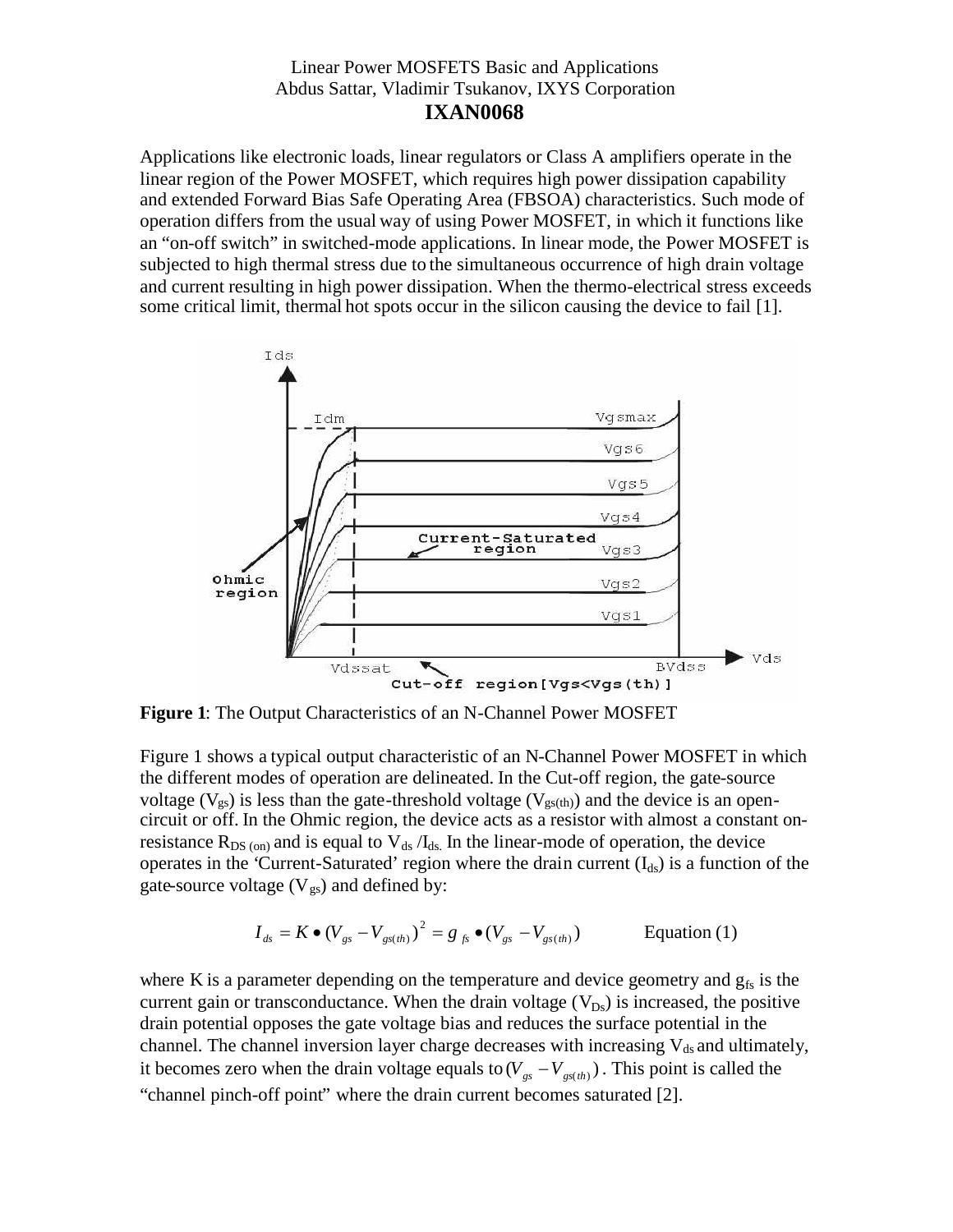The FBSOA is a datasheet figure of merit that defines the maximum allowed operating points. Figure 2 shows a typical FBSOA characteristic for an N-Channel Power MOSFET. It is bounded by the maximum drain-to-source voltage  $V_{DSS}$ , maximum conduction current  $I_{DM}$  and constant power dissipation lines for various pulse durations. In this figure, the set of the curves shows a DC line and four single pulse operating lines, 10ms, 1ms, 100  $\Box$ s and 25  $\Box$ s. The top of each line is truncated to limit the maximum drain current and is bounded by a positive slope line defined by the  $R_{ds (on)}$  of the device. The right hand side of each line is terminated at the rated drain-to-source voltage limit (Vdss). Each line has a negative slope and is determined by the maximum allowed power dissipation of the device  $P_d$ :

$$
P_d = [T_{J \text{ (max)}} - T_C] / Z_{thJC} = V_{DS} I_D
$$
 Equation (2)

where  $Z_{thJC}$  is the junction-to-case transient thermal impedance and  $T_{J (max)}$  is the maximum allowed junction temperature of the MOSFET.



**Figure 2:** Typical FBSOA graph for an N-Channel Power MOSFET

These theoretical constant power curves are derived from calculation with assumption of essentially uniform junction temperature across the Power MOSFET die. This assumption is not always valid, especially for a large die MOSFETs. Firstly, the edge of a MOSFET die soldered to the mounting tab of a power package has generally lower temperature compared to the center of the die, the result of lateral heat flow. Secondly, material imperfections (die attach voids, thermal grease cavities, etc.) may cause local decrease of thermal conductivity, i.e. increase of local temperature. Thirdly, fluctuations in dopant concentrations and gate oxide thickness and fixed charge will cause fluctuations of local threshold voltage and the current gain  $(g<sub>fs</sub>)$  of MOSFET cells, which will also affect local temperature of the die. Die temperature variations are mostly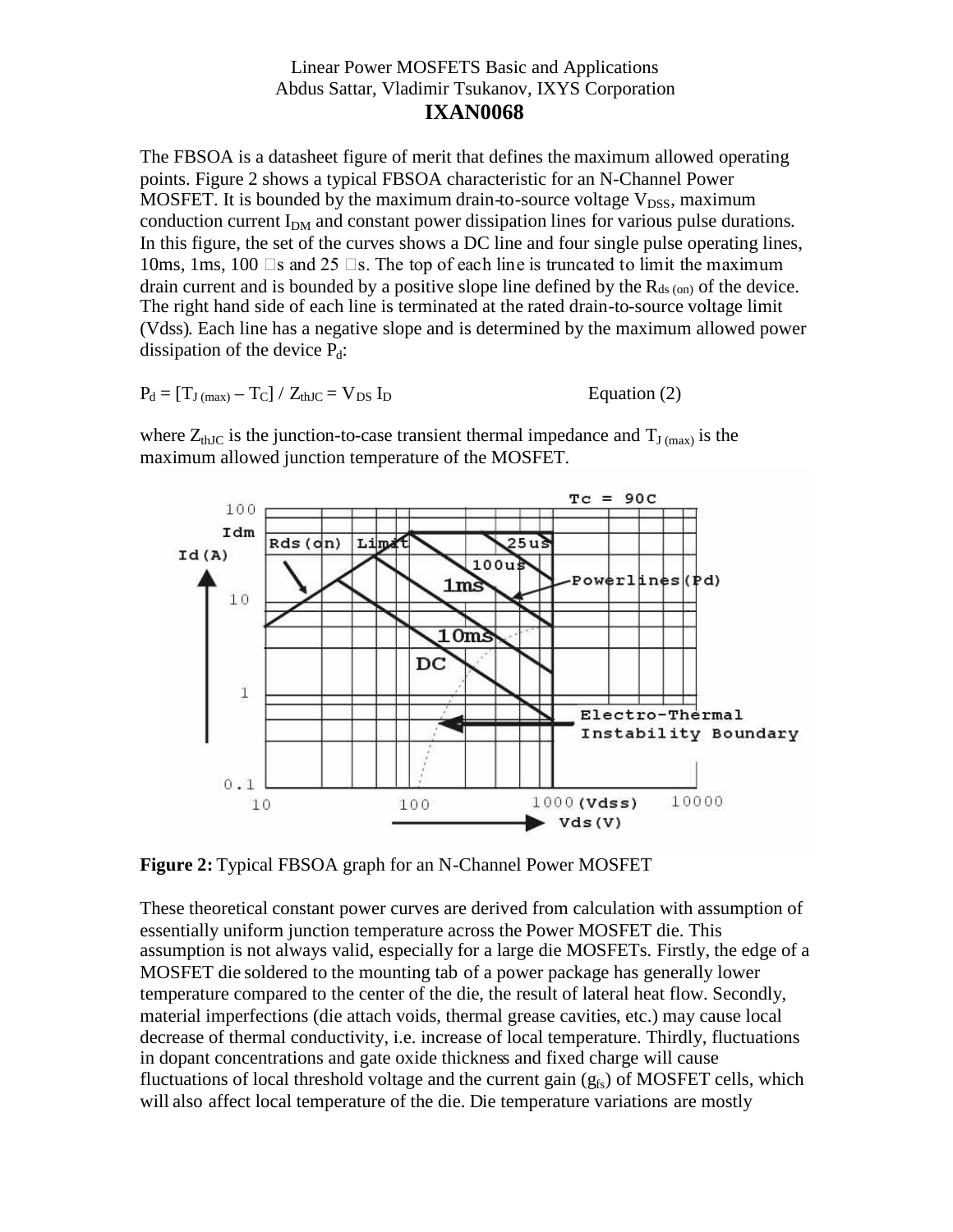### **IXAN0068**

harmless in case of switched mode operation; however, these can trigger catastrophic failure in linear mode operation with pulse duration longer than time required for a heat transfer from the junction to the heat sink. Modern Power MOSFETs optimized for a switch-mode applications were found to have limited capability to operate in the rightside bottom corner of the FBSOA graph, the area to the right of the Electro-Thermal Instability boundary in Figure 2.

Electro-Thermal Instability (ETI) can be understood as a result of positive feedback mechanism on the surface of the Power MOSFET forced into linear mode of operation:

- There is a local increase of junction temperature;
- This causes local decrease of  $V_{\text{est(h)}}$  (MOSFET threshold voltage has negative temperature coefficient);
- This causes increase of local current density,  $J_{ds} \sim (V_{gs} V_{gs(th)})^2$ ;
- Increase of local current density causes increase of local power dissipation and further increase of local temperature.

Depending on the duration of the power pulse, heat transfer conditions and features of the design of MOSFET cells, the ETI may cause a concentration of all the MOSFET current into current filament and formation of a "hot spot". This normally causes MOSFET cells in that specified areas to loose gate control and turns on the parasitic BJT with consequent destruction of the device.



**Figure 3:** the FBSOA graph for the IXYS Linear Power MOSFET IXTK 22N100L IXYS Corporation has developed a Power MOSFET structure and process that provides an extended FBSOA capability by suppressing the positive feedback of Electro Thermal Instability. The design of these new MOSFETs has a non-uniform distribution of transistor cells, as well as having cells with different threshold voltages [3]. Every transistor cell is designed with a ballast resistor at the source to limit its current [4]. The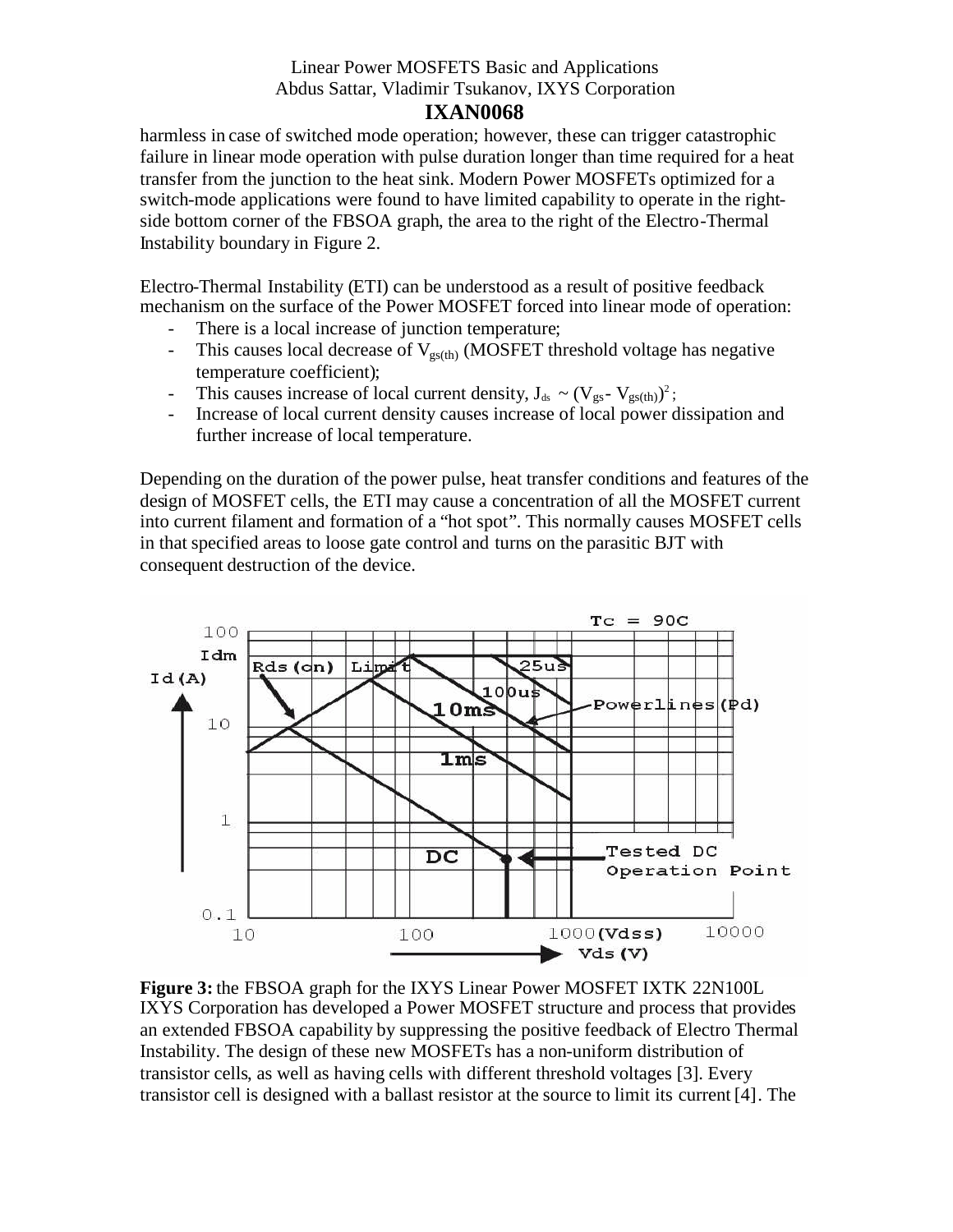# **IXAN0068**

parasitic BJT of each cell is heavily by-passed so that it will not turn-on under extreme electrical stress conditions. In addition, the thermal response of each Power MOSFET is tested to assure no solder voids. As a result, IXYS now offers a family of Power MOSFETs with extended FBSOA suitable for reliable operation in linear mode. Datasheets of these MOSFETs contain guaranteed FBSOA graphs. For example, Figure 3 shows the FBSOA graph for IXYS linear Power MOSFET IXTK22N100L with its tested DC operation point marked. A list of currently available Power MOSFETs with extended FBSOA capability is shown in Table 1.

| Part No            | $\rm V_{dss}$ | $I_d$ | $R_{thJC}$     | The SOA Specification              | Package Type        |
|--------------------|---------------|-------|----------------|------------------------------------|---------------------|
|                    | (V)           | (A)   | $\rm ^{o}C$ /W | Power (W), $Tc = 90 °C$            |                     |
|                    |               |       |                |                                    |                     |
| IXTH24N50L         | 500           | 24    | 0.31           | 200                                | TO-247              |
|                    |               |       |                | @ $V_{ds} = 400V$ , $I_d = 0.5A$   |                     |
| IXTX46N50L         | 500           | 46    | 0.18           | 240                                | PLUS <sub>247</sub> |
|                    |               |       |                | @ $V_{ds} = 400V$ , $I_d = 0.6A$   |                     |
| IXTN46N50L         | 500           | 46    | 0.18           | 240                                | $SOT-227B$          |
|                    |               |       |                | @ $V_{ds} = 400V$ , $I_d = 0.6A$   |                     |
| IXTK46N50L         | 500           | 46    | 0.18           | 240                                | TO-264              |
|                    |               |       |                | @ $V_{ds} = 400V$ , $I_d = 0.6A$   |                     |
| IXTN62N50L         | 500           | 62    | 0.156          | 300                                | $SOT-227B$          |
|                    |               |       |                | @ $V_{ds} = 400V$ , $I_d = 0.75A$  |                     |
| IXTB62N50L         | 500           | 62    | 0.156          | 300                                | <b>PLUS264</b>      |
|                    |               |       |                | @ $V_{ds} = 400V$ , $I_d = 0.75A$  |                     |
| <b>IXTH12N100L</b> | 1000          | 12    | 0.31           | 200                                | TO-247              |
|                    |               |       |                | @ $V_{ds} = 600V$ , $I_d = 0.25A$  |                     |
| <b>IXTX22N100L</b> | 1000          | 24    | 0.18           | 240                                | PLUS <sub>247</sub> |
|                    |               |       |                | @ $V_{ds} = 800V$ , $I_d = 0.3A$   |                     |
| <b>IXTN22N100L</b> | 1000          | 24    | 0.18           | 240                                | <b>SOT-227B</b>     |
|                    |               |       |                |                                    |                     |
|                    |               |       |                | @ $V_{ds} = 800V$ , $I_d = 0.3A$ , |                     |
| <b>IXTK22N100L</b> | 1000          | 24    | 0.18           | 240                                | TO-264              |
|                    |               |       |                | @ $V_{ds} = 800V$ , $I_d = 0.3A$   |                     |
| <b>IXTN30N100L</b> | 1000          | 30    | 0.156          | 300                                | $SOT-227B$          |
|                    |               |       |                | @ $V_{ds} = 600V$ , $I_d = 0.5A$   |                     |
| IXTB30N100L        | 1000          | 30    | 0.156          | 300                                | PLUS <sub>264</sub> |
|                    |               |       |                | @ $V_{ds} = 600V$ , $I_d = 0.5A$   |                     |

|  | Table 1: N-Channel Power MOSFETs with extended FBSOA from IXYS |  |
|--|----------------------------------------------------------------|--|
|--|----------------------------------------------------------------|--|

Based on equation (2), a single power MOSFET such as IXTK22N100L with voltage rating of 1000V provides a power rating of 700W. This power rating is normally used in the circuit design for switch-mode operation but not for linear applications. For linear operation, IXYS provides a Safe Operating Area (SOA) rating that is obtained under a strict DC operation condition such as 240W at  $V_{DS} = 800V$ ,  $\tilde{I_D} = 0.3A$  and  $T_C = 90^{\circ}C$  for IXTK22N100L.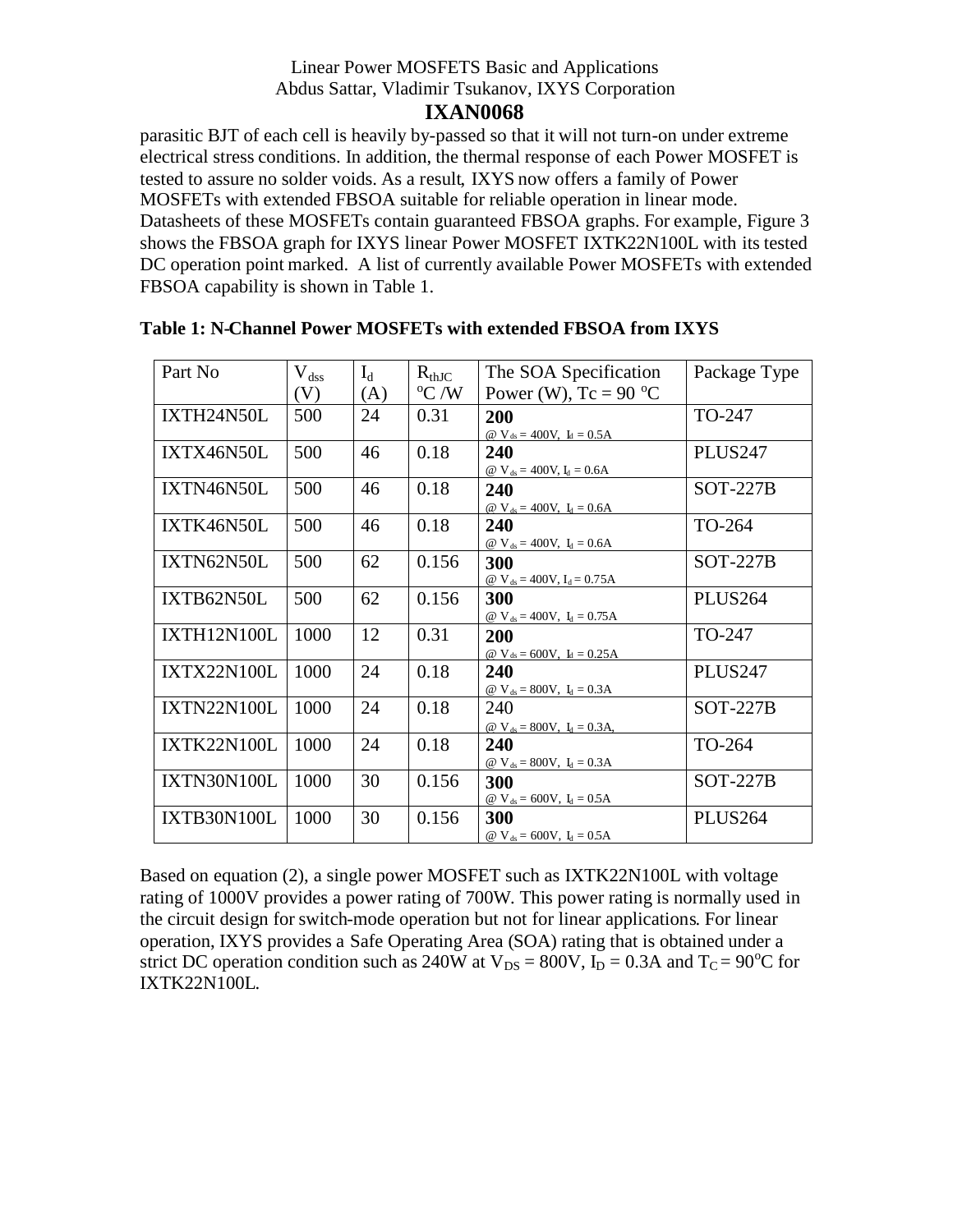### **Application Examples Active Load:**

Consider a 2A/600V regulated power supply that needs to be tested with an active load comprised of multiple Power MOSFETs operating in parallel. In this application, Power MOSFETs should have a rating of 1000V for  $BV<sub>DSS</sub>$  and be capable of dissipating the maximum output power plus a safety margin that includes the over-current protection.

The IXTK22N100L power MOSFET has voltage rating of 1000V and a power dissipation rating of 700W when used for switched mode operation. But this power rating cannot be used when computing its thermal limitationsin linear applications. For this case, one must use its SOA rating of 240W at  $V_{DS} = 800V$ ,  $I_D = 0.3A$  and  $T_C = 90^{\circ}C$ . Assuming a 20% safety margin, this reduces its allowable power dissipation to 192W.

The maximum output power for the power supply is 1200W. Assume another 20% safety margin in the power in order to include over-current protection so that the multiple MOSFETs must be able to dissipate 1440W. As it can be seen, a single MOSFET does not have the capability to dissipate the total power. Thus a load bank with multiple Power MOSFETs connected in parallel is needed to carry the total power. The number of MOSFETs required to connect in parallel for this application is  $1440/192 = 8$ . A typical arrangement for the load circuit is shown in Figure 4.



Figure 4: Active load for 2A/600V regulated power supply testing

The source or sense resistance  $(R_{s1}-R_{s8})$  monitors the drain current in each MOSFET. The tolerance of the resistances determines the relative matching between the power MOSFETs. The voltage across the sense resistor is applied to the inverting input of each op amp driving the power MOSFET. The non-inverting input is connected to a control drain current [1].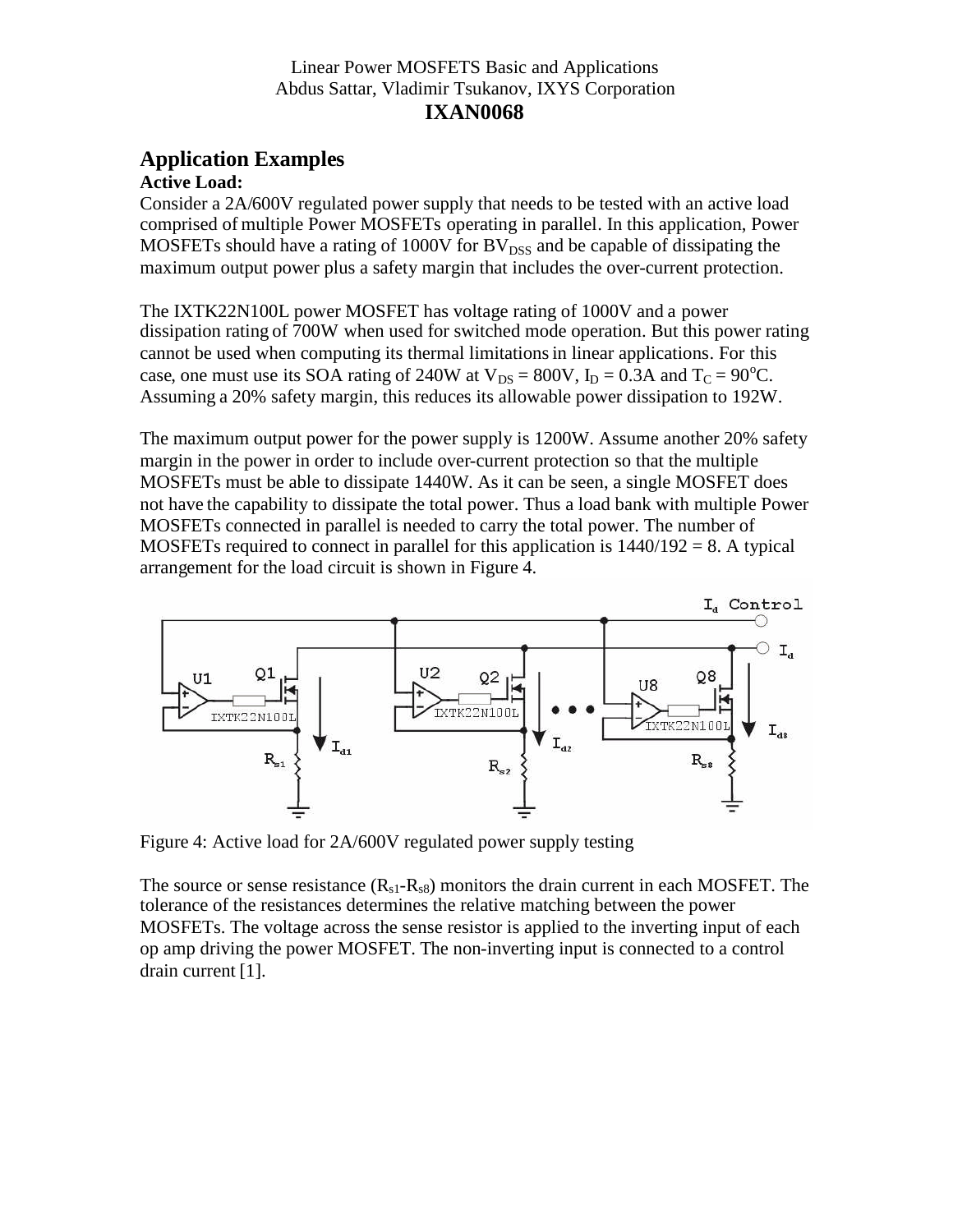## **IXAN0068**

### **Motor Control:**

Figure 5 portrays a motor control circuit in which a battery drives a motor in series with two power MOSFETs connected in parallel on the same heatsink.



Figure 5: Linear Motor Control Circuit.

The drain current of Power MOSFETs operating in the linear mode is determined by the gate-source voltage. The voltage across the motor terminals is the difference between the battery and the drain-source voltage. The control is achieved through the gate driver, which checks the current flowing in the MOSFETs and establishes the right gate-source voltage.

### **Linear Regulator:**

Figure 6 depicts a basic linear regulator whose output is regulated by controlling the voltage drop across the Pass Transistor. The Pass Transistor is biased in the linear region and acts as a variable resistor. It requires high power dissipation and large FBSOA. The N-Channel Power MOSFETs given in Table 1 can be chosen as Pass Transistor for high power requirements.



Figure 6: Basic Circuit Elements of a Linear Regulator

### **References:**

- [1] Richard Frey, Denis Grafham, Tom Mackewich, "New 500V Linear MOSFETs for a 120 kW Active Load" Application Note, Advanced Power Technology (APT), 2000.
- [2] B. Jayant Baliga, "Power Semiconductor Devices" PWS Publishing Company, 1996.